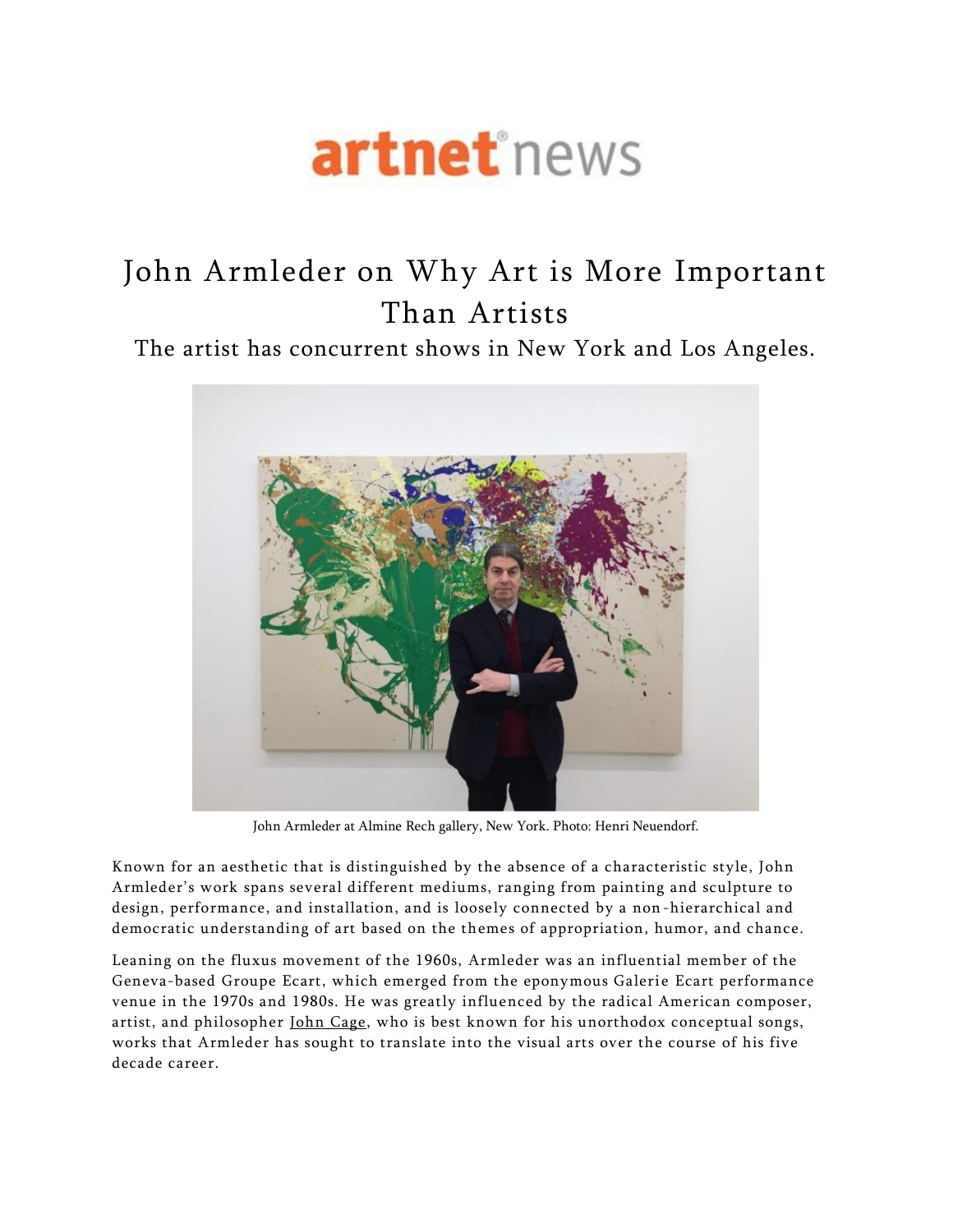

John Armleder While (2016). Photo: Annik Wetter, courtesy of the Artist and Almine Rech Gallery © John M Armleder.

Armleder has two concurrent US exhibitions on view right now at the David Kordansky Gallery in Los Angeles (through February 25), which just announced its representation of the artist, and the Almine Rech gallery in New York (through February 23). The Los Angeles show focuses on recent works, whilst the New York exhibition presents a survey of his work. The two concurrent bi-coastal shows are indicative of the recognition that Armleder is finally receiving in the US, something that he has long enjoyed in his native Europe.

Ahead of the opening of his New York exhibition, which is curated by Nicolas Trembley, the leading scholar of Armleder's work, the 68 -year-old artist sat down with artnet News at the Almine Rech Gallery on the Upper East Side to talk about his work, his beginnings, and why art is more important than artists.

#### You emerged from the fluxus movement of the 1960s. Can you describe your early days as an artist?

It's difficult to describe, it seems like a century ago, but it also seems like yesterday. I had contact with the fluxus artists, but of course I'm a generation or two after those guys. I met them because of my interest for John Cage, the composer, who gave a course with some of the fluxus guys, which I followed in New York in the late 50s. That's how I got interested in what they were doing and met some of them very early. In the late 60s I decided with friends that we're not artists, and that we should open a gallery, which was called Ecart. We opened the gallery in '72, and we showed quite a few of the fluxus artists in the gallery, and also performed with quite a few of the fluxus people; but we also performed the scripts of the fluxus people for many years and I still do that as a matter of fact.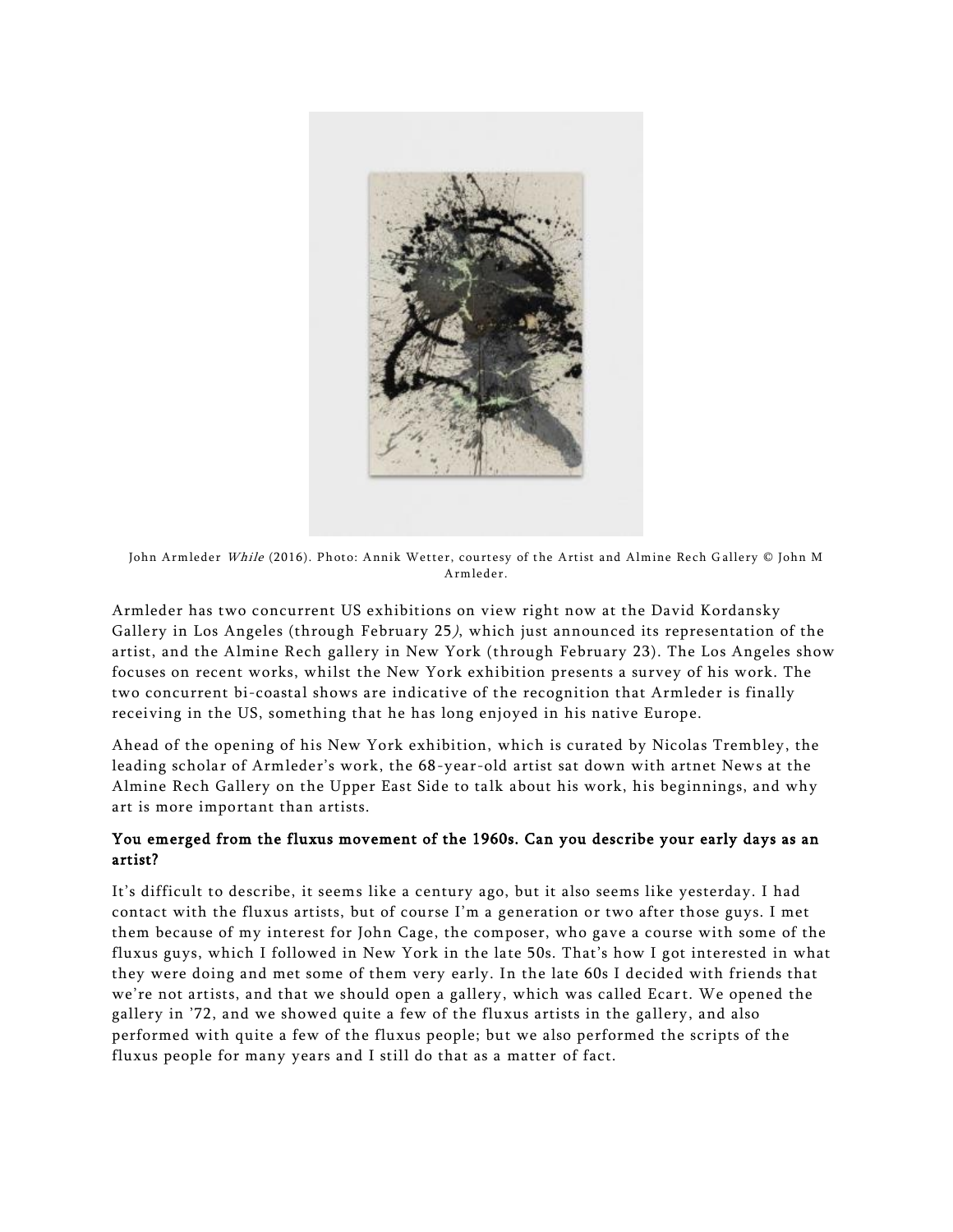

Installation view John Armleder at Aline Rech, New York. Photo: Matt Kroening, courtesy of the artist and Almine Rech Gallery © John M. Armleder.

#### How has your work developed since then?

The worst person to listen to about the work is the artist. I think the art should work on its own, the people who look at the works invent the works again, and the artist is just a side effect. So it's very difficult for me to say this or that, and I don't think it's really my style to try to control the understanding or the focus of the work and say that it's about this rather than about that. The one thing I could say, maybe, is that I'm an artist who comes up with new things or new forms, or new strategies for producing the work. I just go on doing different types of strategies, rather than an artist who evolves from one genre to another or from one period to another. If you want to take references of another oeuvre like mine; I'm not at at all a Picasso kind of style, who went from one type of work to another, I'm more like a Picabia kind of person, who did one different thing after another and never stopped doing different things.

#### You once said, "I have no genre." So how would you define yourself as an artist?

Well, that's already some kind of a definition isn't it? Obviously I believe that I'm a visual artist, I've been interested in painting and doing three dimensional objects since I was a kid. My interest in art was also about painting, whether it's classical art or modernist art. As a kid I was very quickly impressed by abstraction, early abstraction of the 20th century, and that has never left me, and you can see here in the show in New York. Some pieces here are direct references to that.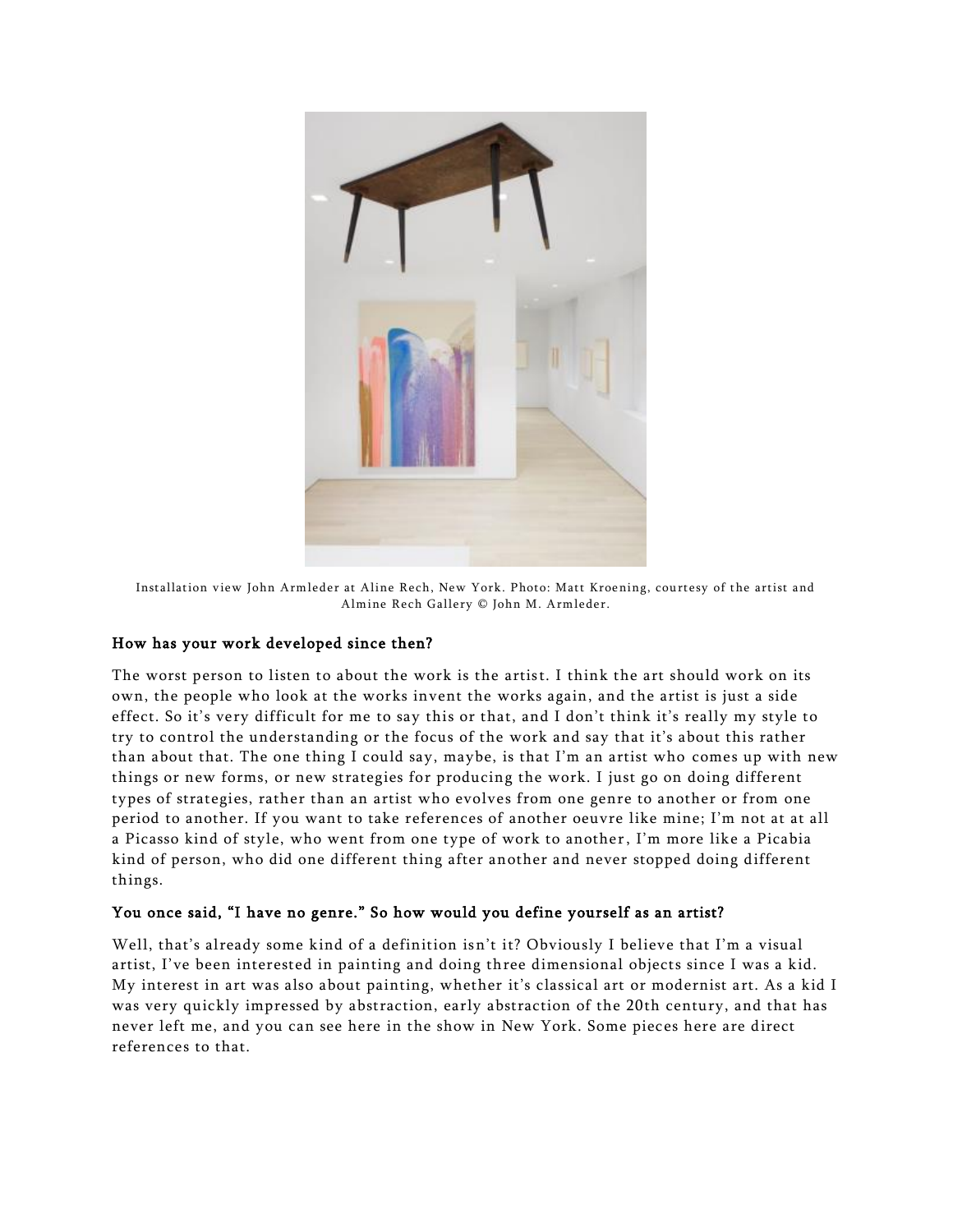

Installation view John Armleder at Aline Rech , New York. Photo: Matt Kroening, courtesy of the artist and Almine Rech Gallery © John M. Armleder.

# Do you think that other artists restrict themselves by occupying a narrow niche and visual language?

No, it's a different way. I know some artists that I r espect a lot who basically follow the same strategy for doing their work all their life, like Robert Ryman doing the white paintings again and again: that's one path; it's just a different one than mine. But I don't think one is more narrow than another. On the contrary, for an onlooker who follows the history of an artist, if the line is very visible [and] it's easier to follow, there's more hints about what the work is about, if it's about something. In my case it's probably much more difficult. But it's also very enjoyable because people know you for this and for that.

Art being a product which is taken over by society, there's fashions; for a time people thought I was only about dot paintings, or pour paintings, or furniture sculptures—they may only know one part of what I have done, and I like that a lot.

## What's the common theme that ties together the different parts of your practice? Is there a common conceptual framework that links your work?

I would hope not. Again, it's a Duchampian way of seeing it. I think the onlooker is the one who builds the relationship, who understands how things fit together, and if they don't fit at all and they completely escape my perception, all the better.

One always believes that the artist knows more, or understands the work he is doing better than the onlooker, or the people who take care of the work, and I think it's not true. The artist has a very restrictive understanding of his own work because he's so close to it, and he remembers the moments when he was making it, and the anecdotes, which are just episodes. It's not at all a universal understanding. So what binds it all together? It's obviously time, space—areas. And all that would be wiped out by new time, new spaces.

Like I often say, if you look at works under the spotlight today, they may have been painted at a time when people had no electric lights. It's a totally different context. But on the other hand you could say that things have not changed that much at all.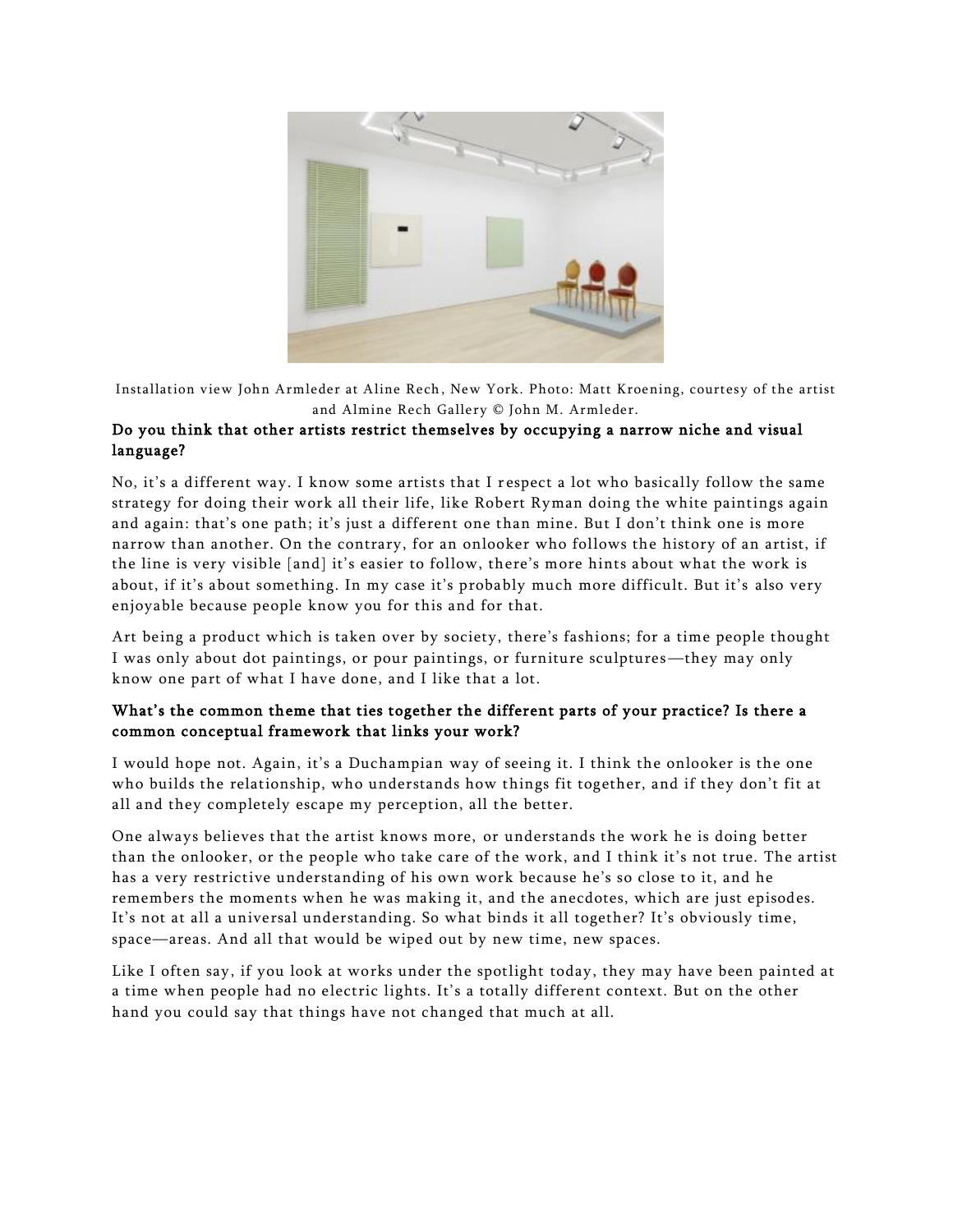

Installation view, John Armleder at David Kordansky Gallery, Los Angeles. Photo: Fredrik Nilsen, Courtesy of David Kordansky Gallery, Los Angeles, CA.

## Who are some of the artists that have influenced you?

All artists have influenced me. And when I walk on the street a building or a tree influences me as much as any other artist. If you want to find closer linkages, the composer John Cage and the people around him. When I was young I was extremely impressed by the constructivists, Russian abstraction and Dutch abstraction, so that is very strongly present too.

# Your New York survey exhibition looks back at work from the past, whilst the Los Angeles exhibition featuring current works looks more ahead. Which do you prefer? To look at your work from the past or to look to the future?

I tend to equalize things. I wouldn't say that I prefer one thing to another. A show is done with other people, and they are collaborations and so the intentions are always different. New York is not Los Angeles and vice versa, and the spaces are extremely different. The show I did at Kordansky was the first one person show I did with this gallery, I had a show with Almine Rech in Brussels (in 2014), with new work, only painting, which was produced in Brussels. Circumstances influence a lot; you don't really know what it will be about and you don't control everything—although I'm certainly not a control freak in any way. I wouldn't say one is more important than the other. It's an opportunity to see the different things that I've done. The LA exhibition gives a different image than the show in New York, but both make sense. I'm the kind of person who wouldn't want to impose things on people, and it was the wish of the different operations who had ideas about what they wanted to do. If they're not comfortable with it then I'm not comfortable either.